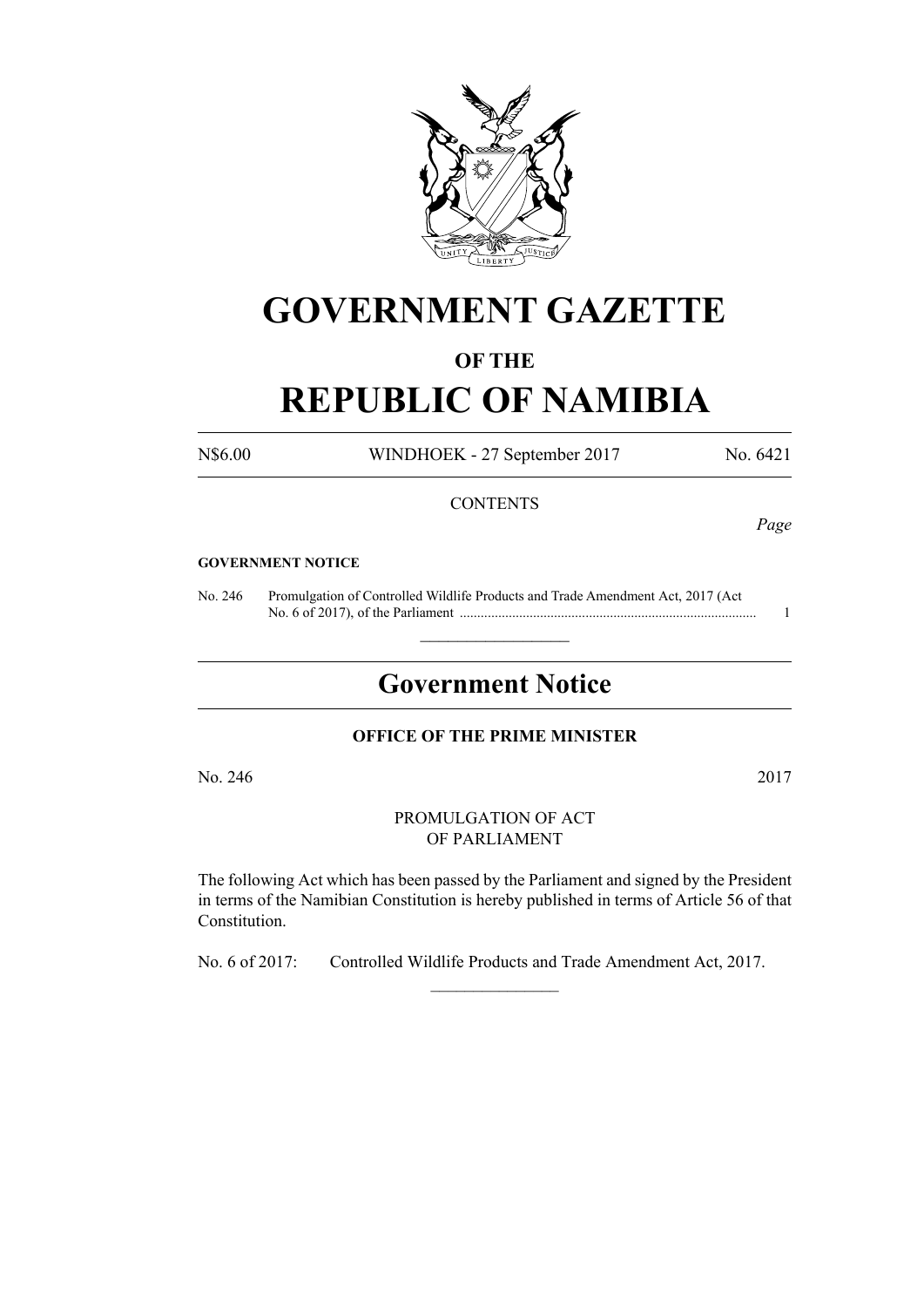| <b>Act No. 6, 2017</b>   |  | <b>CONTROLLED WILDLIFE PRODUCTS AND TRADE</b><br><b>AMENDMENT ACT, 2017</b>           |  |
|--------------------------|--|---------------------------------------------------------------------------------------|--|
| <b>EXPLANATORY NOTE:</b> |  |                                                                                       |  |
|                          |  | Words underlined with a solid line indicate insertions in<br>existing provisions.     |  |
|                          |  | Words in bold type in square brackets indicate omissions<br>from existing provisions. |  |

### **ACT**

#### **To amend the Controlled Wildlife Products and Trade Act, 2008, so as to increase the penalties for offences; and to provide for incidental matters.**

*(Signed by the President on 7 September 2017)*

**BE IT ENACTED** as passed by the Parliament, and assented to by the President, of the Republic of Namibia as follows:

#### **Amendment of section 1 of Act No. 9 of 2008**

**1**. Section 4 of the Controlled Wildlife Products and Trade Act, 2008 (in this Act referred to as the "principal Act") is amended by the insertion after the definition of "staff member" of the following definition -

""support" means aiding, abetting, inciting, inducing, instigating, instructing or commanding any other person to commit an offence under this Act;".

#### **Amendment of section 4 of Act**

- **2.** Section 4 of the principal Act is amended by -
- (a) the addition of the following paragraph after paragraph (e) of subsection (1):
	- "(f) provides support associated with the commissioning of the acts mentioned in paragraphs (a) to (e),";
- (b) the substitution for subsection (2) of the following subsection:
	- " $(2)$  A person who has contravened subsection  $(1)$  is -
		- (a) if he or she has only possessed the product as contemplated in subsection (1)(a), on conviction liable to a fine not exceeding [**N\$20 000**] N\$15 000 000 or imprisonment for a period not exceeding [**five**] 15 years, or to both such fine and such imprisonment; or
		- (b) if he or she has performed any action referred to in subsection  $(1)(b)$ ,  $(1)(c)$ ,  $(1)(d)$  or  $(1)(e)$ , on conviction liable to a fine not exceeding [**N\$200 000**] N\$25 000 000 or to imprisonment for a period not exceeding [**20**] 25 years, or to both such fine and such imprisonment,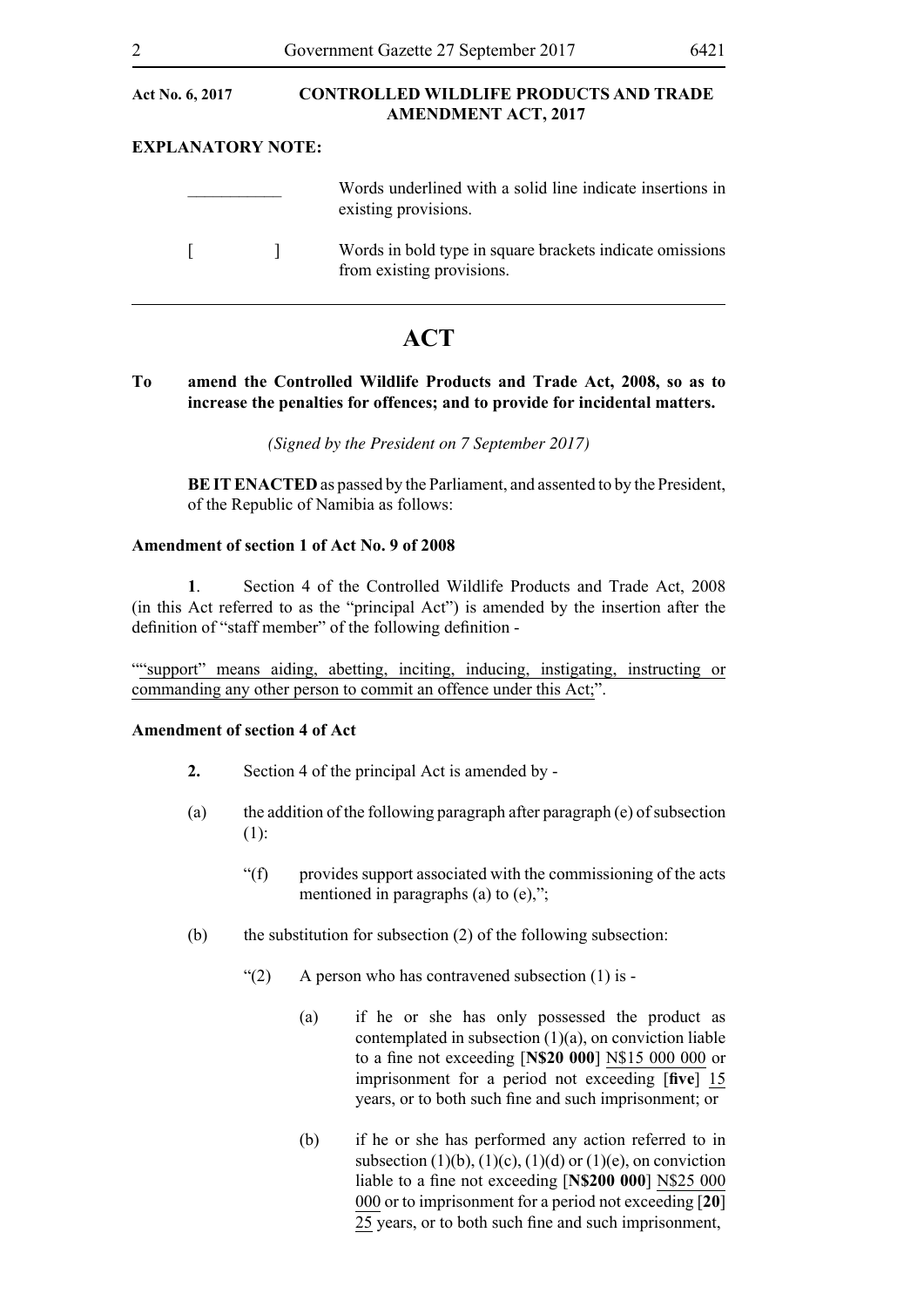#### **Act No. 6, 2017 controlled wildlife products and trade amendment Act, 2017**

but if such person has been previously convicted of an offence referred to in paragraph (a) or (b), he or she is liable to a fine not exceeding N\$50 000 000 or to imprisonment for a period not exceeding 40 years, or to both such fine or such imprisonment."; and

(c) the addition after subsection (2) of the following subsection:

"(2A) Despite any law to the contrary -

- (a) a court that convicts a foreign national under this Act must by order declare the foreign national a prohibited immigrant; and
- (b) after the foreign national contemplated in paragraph (a) has -
	- (i) served his or her period of imprisonment;
	- (ii) paid a fine; or
	- (iii) paid and served both such fine and such period of imprisonment,

the Minister responsible for immigration must forthwith deport the foreign national in terms of the Immigration Control Act, 1993 (Act No. 7 of 1993). ".

#### **Amendment of Section 8 of Act**

**3.** Section 8 of the principal Act is amended by the substitution for subsection (1) of the following subsection -

"(1) Subject to subsection (2) the provisions of the Criminal Procedure Act, 1977 (Act No. 51 of 1977) and the Prevention of Organised Crime Act, 2004 (Act No. 29 of 2004), relating to the seizure and the forfeiture to the State of a thing relating to an offence, by a police officer or peace officer including provisions relating to the forfeiture, handling and storage of anything seized under that Act, as well as the provisions relating to rights of third parties when anything is declared forfeited, is applicable to anything seized under this Act and a reference in that Act to a peace officer or police officer is construed as a reference to an inspector.".

#### **Amendment of Section 9 of Act**

**4.** Section 9 of the principal Act is amended by the substitution for subsection (2) of the following subsection -

"(2) Regulations made under subsection (1) may create offences with a penalty that does not exceed a fine of [**N\$8 000**] N\$100 000 or [**two]** 10 years imprisonment or both such fine and such imprisonment.".